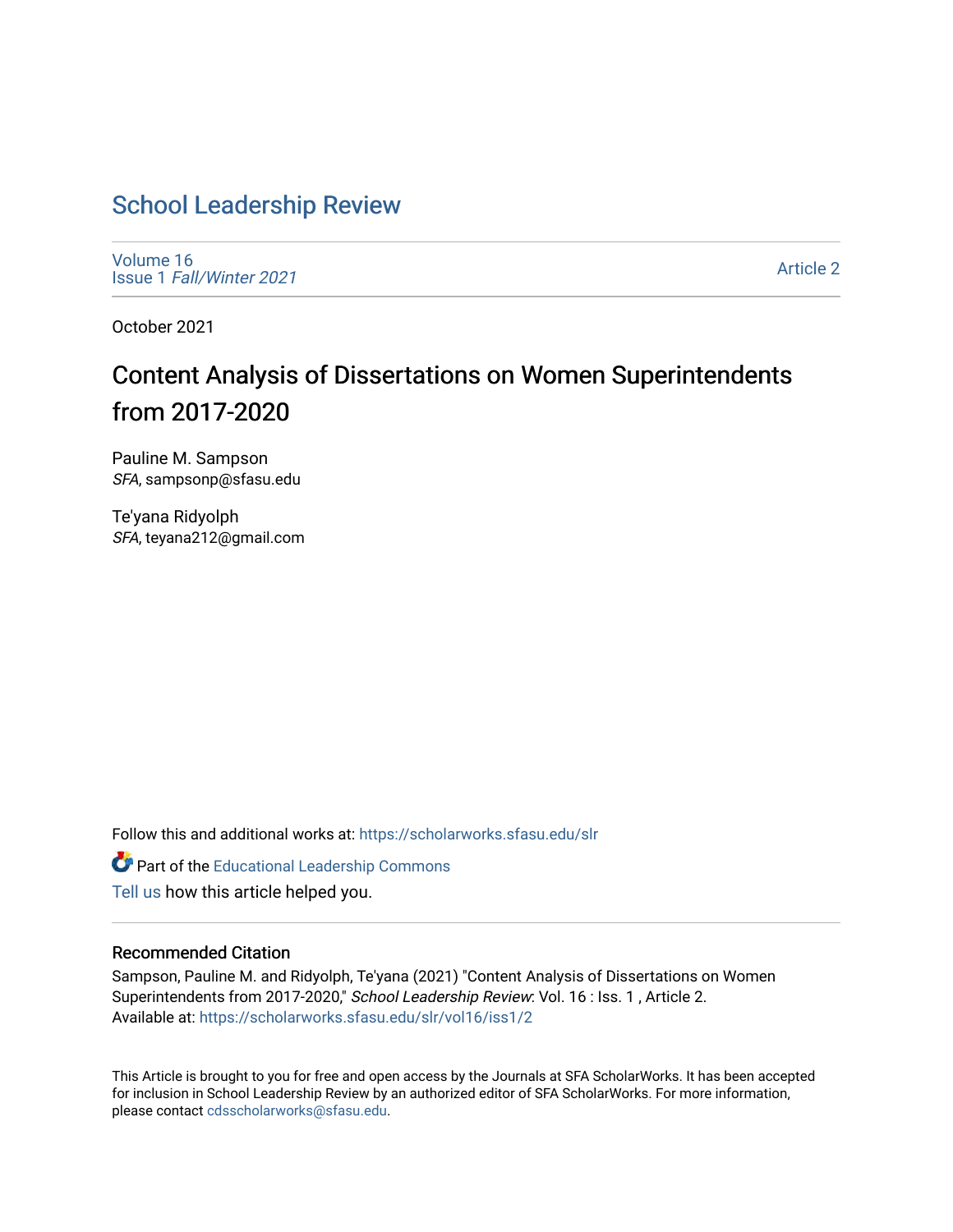## Content Analysis of Dissertations on Women Superintendents from 2017-2020

#### Cover Page Footnote

Women superintendents have increased in number of positions held in the United States, but they are still underrepresented in the superintendent role. Women continue to be studied in their representation in the superintendent role. In this study, a content analysis was conducted of 51 U.S. dissertations relating to women superintendents located in the ProQuest database for the years of 2017 – 2020. Five major themes mentioned in a range of 31 to 40 dissertations or (60% to 80%) were discovered: gender inequality, characteristics of women superintendents, career pathways, history of women superintendents, and the role of superintendent. Common themes voiced in 21 to 29 dissertations (40% to 59%) were clustered into ten categories of leadership styles of women, low numbers of women superintendents, school board discrimination, cultural/society expectations, power, barriers of family needs, overcoming barriers, racial discrimination, instructional leadership and stereotyping. Twenty-two themes were included in 10-20 dissertations (20% to 39%) and considered by the researchers as minor themes.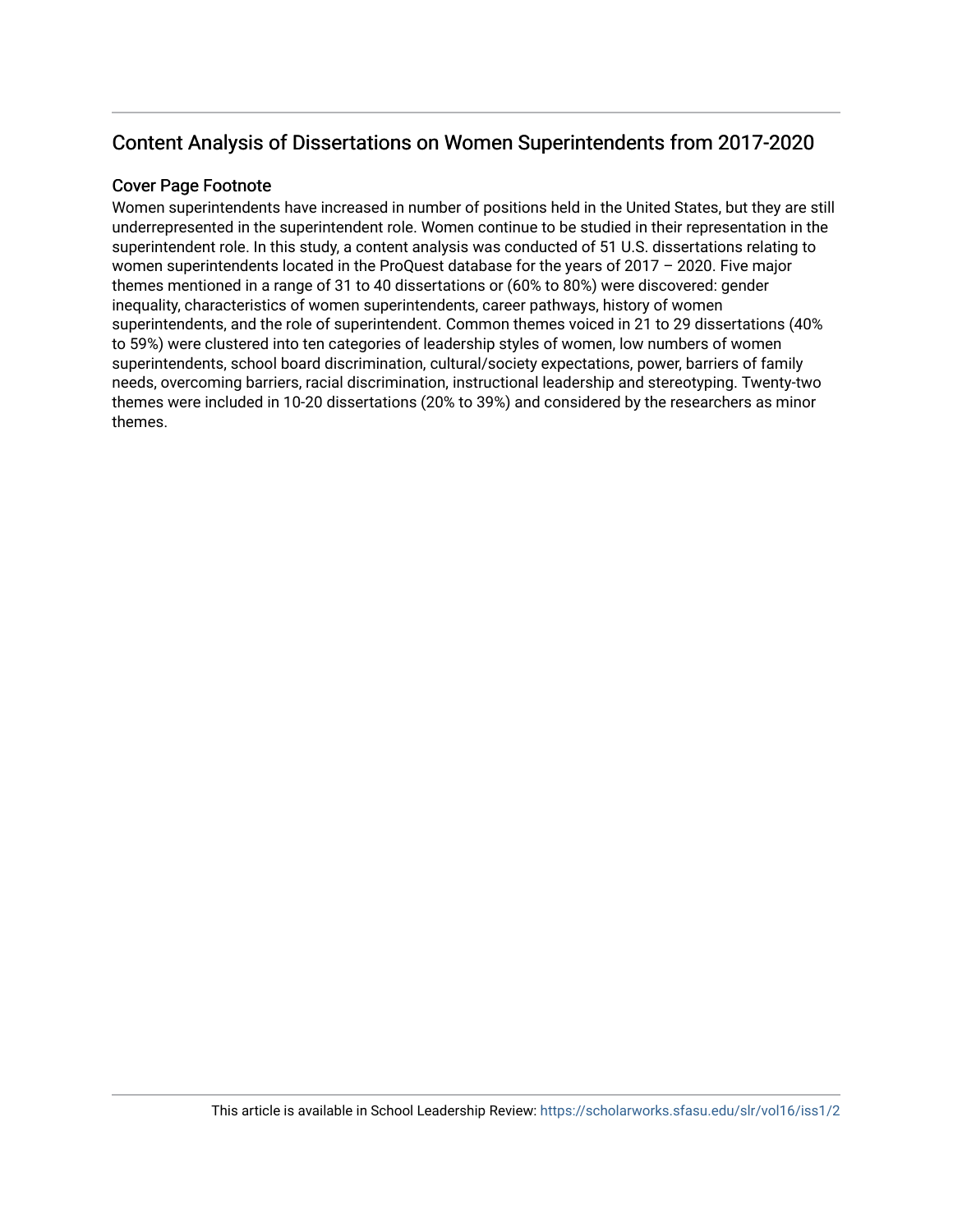#### **Introduction**

Superintendents of U.S. school districts are the chief executive officers, and the majority of school superintendents remain predominately male. There has been an increase in the number of women superintendents in the United States with 13% identified in 2000 (Glass, 2000) to 24% in 2014 (Kowalski et al., 2011). Due to the continued underrepresentation of women superintendents, the researchers chose to expand their previous research and examine current dissertations from 2017 to 2020 pertaining to women superintendents. This study is still important because there remains gender inequity in the superintendent position.

The researchers conducted three previous studies on women superintendent dissertations from 2014-2016. The first study examined the authors publishing on the topic of women superintendents by researching dissertation reference lists (Gresham & Sampson, 2017). The major authors cited in the 43 dissertations were: Björk, Brunner, Glass, Grogan, Kowalski, Shakeshaft, Skrla, and Tallerico (Gresham & Sampson, 2017). The identification of major themes from the first study was from the headings in the literature reviews of the 43 dissertations. The major themes were women/female, superintendents, leadership, school districts, and men/male (Gresham & Sampson, 2017). The second study of 43 dissertations examined whether major authors on women superintendents were still researching that area and if there were new authors publishing in the area of women superintendents. It was determined that five of the major authors no longer have publications on women superintendenst (Gresham & Sampson, 2019). Three authors, Grogan, Kowalski, and Shakeshaft continued to have publications up to 2016. The third study conducted by Gresham and Sampson was an in-depth analysis of the literature reviews of 43 dissertations on women superintendents between 2014- 2016. The results showed nine major themes as low numbers of women superintendents, gender inequality, history of women superintendents, support systems, career pathways, characteristics of women superintendents, leadership styles, barriers, and school board discrimination (Gresham & Sampson, 2017).

This current study was a continuance of the third study with an update of the years 2017- 2020 to determine if the themes displayed on women superintendents had changed in the last four years. Content analysis methodology was again employed to deeply review literature review chapters to ascertain areas that warrant further investigation in the future. Since women superintendent numbers still remain low, this topic continues to be important for study. The research question for this study was: What were the major themes pertaining to women superintendents included in the literature review sections of 2017 – 2020 U.S. dissertations?

#### **Literature Review**

The literature review for this current study was based on themes identified from the researchers' third study. The major themes were the number of women superintendents, gender inequality, history of women superintendents, support systems, and career pathways to the superintendency. Current literature revealed that the first theme, numbers of women superintendents, indicated a small change in the numbers of women superintendents in the United States as revealed by Björk., Kowalski, and Browne-Ferrigno in 2014. Björk et al., (2014) determined that approximately 24% of the U.S. superintendents are women. A 2020 AASA study shared that there has been an increase to 27% of the U.S. superintendents being women; however, that is still low considering that over 75% of the educators in schools are women (Perry, 2020; Ramaswamy, 2020). Secondly, current literature connected to gender inequity showed why there might be fewer women as superintendents.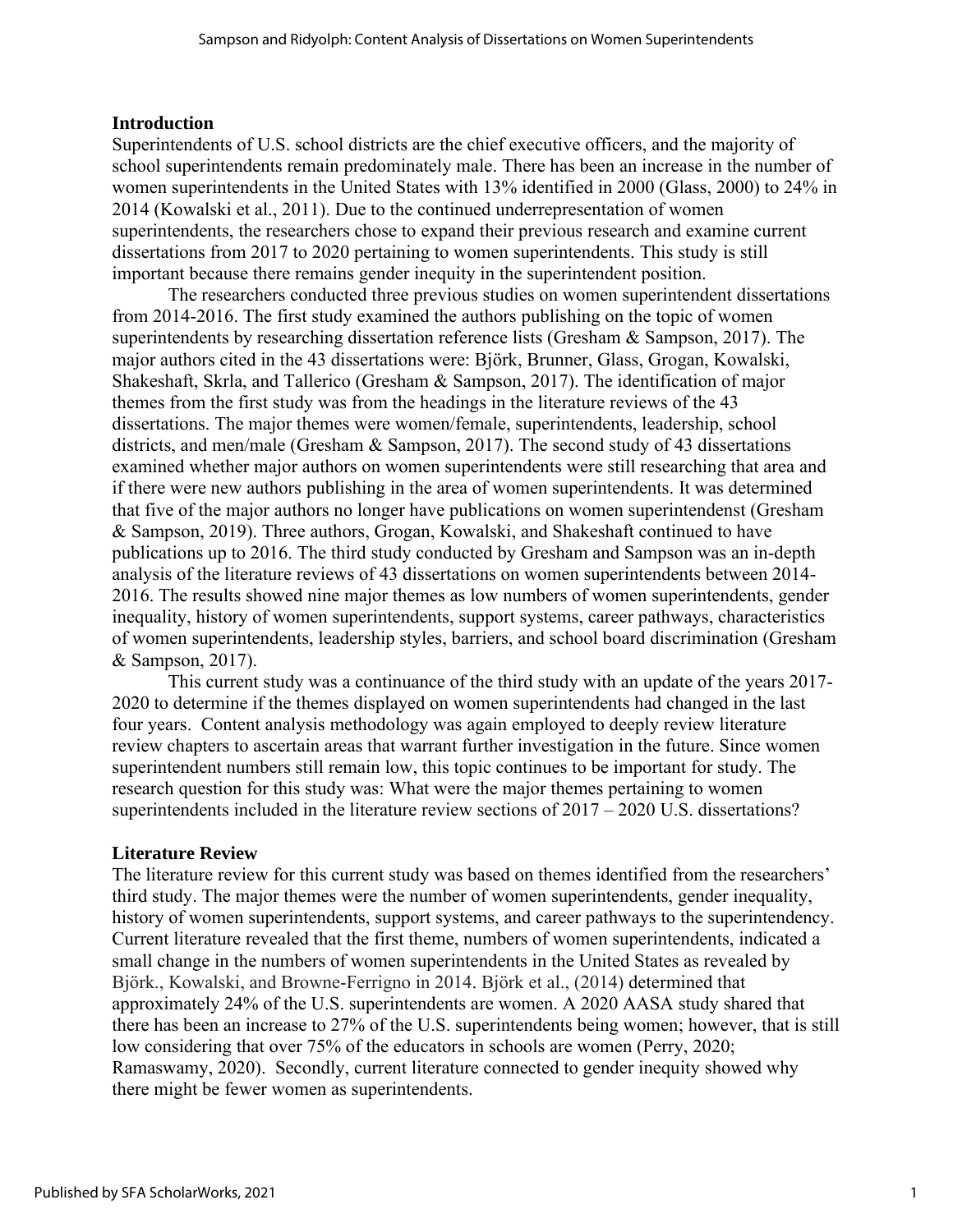#### *Gender inequity*

Research revealed that gender inequity was found in many promotions and leadership roles including the school district superintendent position (McLean et al., 2016). Leadership positions in many businesses have similar inequities for women and the inequities included obtaining leadership positions, unequal pay, and treatment from others (Acker, 2006). Further, it was discovered that the term "gender bias" was often used to describe gender inequity. Whitaker (2006) studied nine aspiring women superintendents who had experienced gender bias. The women indicated that there was a lack of mentorship but also power networks that kept them out of the advancement opportunities. Another study of 35 California women superintendents found similar results to Whitaker (Bañuelos, 2008). The women superintendents in Bañuelos' study shared that gender bias was revealed from disrespect and their authority challenged. Another area of gender inequity was noticed in the search and hiring procedures for superintendents (Tallerico, 1992; Munoz, 2014; Skrla, Reyes & Scheurich, 2000). However there has been some mixed results on inequity for the hiring practices. Wiggins and Coggins (2001) found that school boards did not display bias for 15 Oklahoma school districts. Next, a theme used to review current literature was the history of women superintendents.

#### *History of Women Superintendents*

A few authors in current literature described the role of superintendent starting with a prominent figure in the history of women superintendents, Ella Flagg, who was a Chicago superintendent (Smith, 1979). Other authors shared that when the United States had county schools, the majority were led by women. However, after World War II, servicemen returned to the U.S. in need of jobs. Additionally, professional organizations led by men worked hard to make the superintendent position a certification position requiring more advanced college education which led to more domination of males in the superintendent position. So, after World War II, the women superintendents were pushed out of the role (Blount, 1998) and have never reached equal representation since that time. Literature review revealed that one reason why women numbers in the role of superintendent remain low is their chosen career path. *Career Paths*

Career paths leading to the superintendent position are often described as different between men and women. A review of literature revealed that the majority of male superintendents were teachers and high school principals prior to the superintendency, while women spent more time as elementary teachers, elementary principals, and central office administrations prior to their superintendent positions (Davis & Bower, 2019). Therefore, women enter the superintendent role at an older age (Kim & Brunner, 2009). Review of current literature showed that career pathways are different for women but support systems differ for women and men also.

#### *Support Systems for Women Superintendents*

Research indicated that support systems for aspiring women superintendents consisted of them reaching out to male superintendents to gain support and assistance (Superville, 2017). Another reason aspiring women chose male mentors is that some researchers found that women did not support other women in the advancement of leadership roles (Sampson, et al., 2015). Fewer women helping other women to aspire to or attain the top leadership role in the school system came from a sense of competitiveness (Sampson, et al., 2015). However, there is some research that shows women are starting to use support systems of networking by joining professional organizations.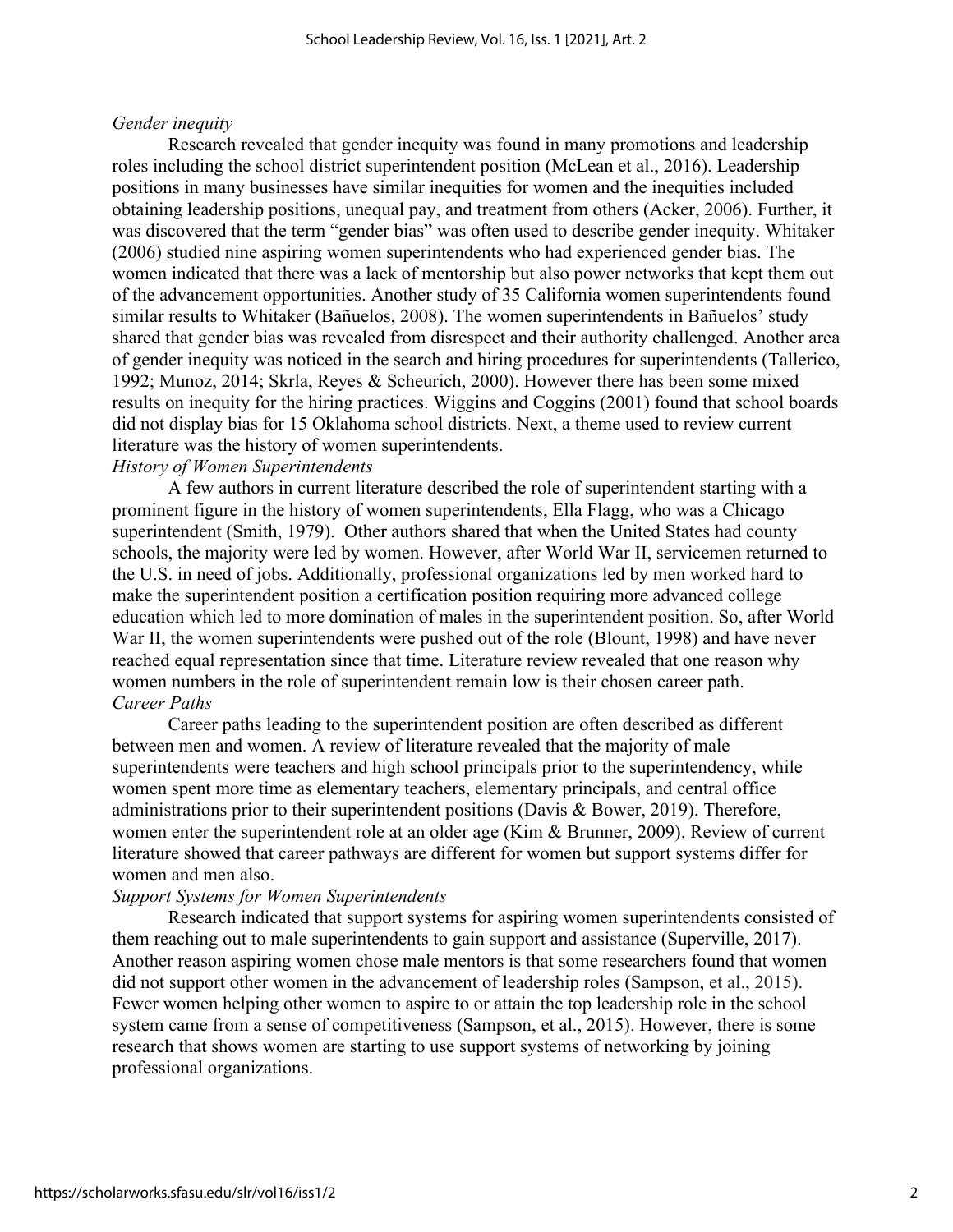Women network in a different fashion than men and for different reasons than men (Muñoz et al., 2014). Women network for social reasons of support and friendship (Peters, 2010), while men show a tendency to use networking as a means to advance their careers (Singh et al., 2006). Higginbottom and Robinson (2019) shared that there are fewer women superintendents which led to fewer potential mentors who could help aspiring women leaders with ways to balance their career and life. Further, women may not even seek out mentoring and network systems (Searby & Tripses, 2006; Whitaker, 2006). Women leaders shared that their desire to be mentors was based on wanting to set a good example (Allred, et al., 2017). One study showed that 72% of women superintendents had served as a mentor because they saw a decrease in mentoring or had only had a passive relationship in their own mentorship (Robinson, et al., 2017). Additionally, women superintendents mentored as a way to help teachers and others aspire to leadership roles (Higginbottom & Robinson, 2019; Wiley, et al., 2017)). Higginbottom and Robinson (2019) found that women superintendents often found their support from their family, staff, and community members. Further research is needed in mentorship and supports for aspiring women leaders (Allred, et al., 2017). *Content Analysis*

The methodology of content analysis has been used by many researchers to analyze data in dissertations and other texts as it is a means to examine trends and patterns in documents (Knippendorf, 2004; Leary, 2007). Some examples of content analysis in review of dissertations was used in social work (Horton & Hawkins, 2010), nursing (Mete, 2014), cooperative learning (Dirliki, et al., 2016), context (Atmaca, 2016) and educational administration (Weber, 1990). Content analysis of dissertation documents is the method chosen to reveal the current state of research in the area of women superintendents, specifically the researchers chose to analyze the literature review chapters of 2017-2020 dissertations because these chapters should reveal the most current research available in the area of women superintendents.

#### **Methodology**

The current study of 51 dissertations from 2017-2020 was an expanded study similar to the third study of dissertations from 2014-2016. This study also used content analysis which is a form or qualitative research with textual data (Knippendorf, 2004; Leary, 2007). It uses descriptions and interpretations of the data resulting in the identification of themes that emerged from the examination. The textual data was from the literature review chapter of dissertations on the topic of women superintendents. The dissertations were found from a search through ProQuest, a theses and dissertation database, using the terms "women superintendents and female superintendents". There were 1000 abstracts identified from the search. The abstracts were read to determine if the research topic was only related to U.S. women superintendents. Fifty-one dissertations met the researchers' criteria. All 51 dissertations' literature reviews chapters were downloaded and read several times to identify the themes. The researchers coded the textual data from the analysis and identified themes that related to the previous study conducted by the researchers for dissertations on women superintendents from 2014 to 2016. The themes were then categorized with examples of statements that led to the categorization. Two different researchers read the documents to determine the themes. The researchers independently coded the text and then discussed together the categories for the statements found in the literature reviews.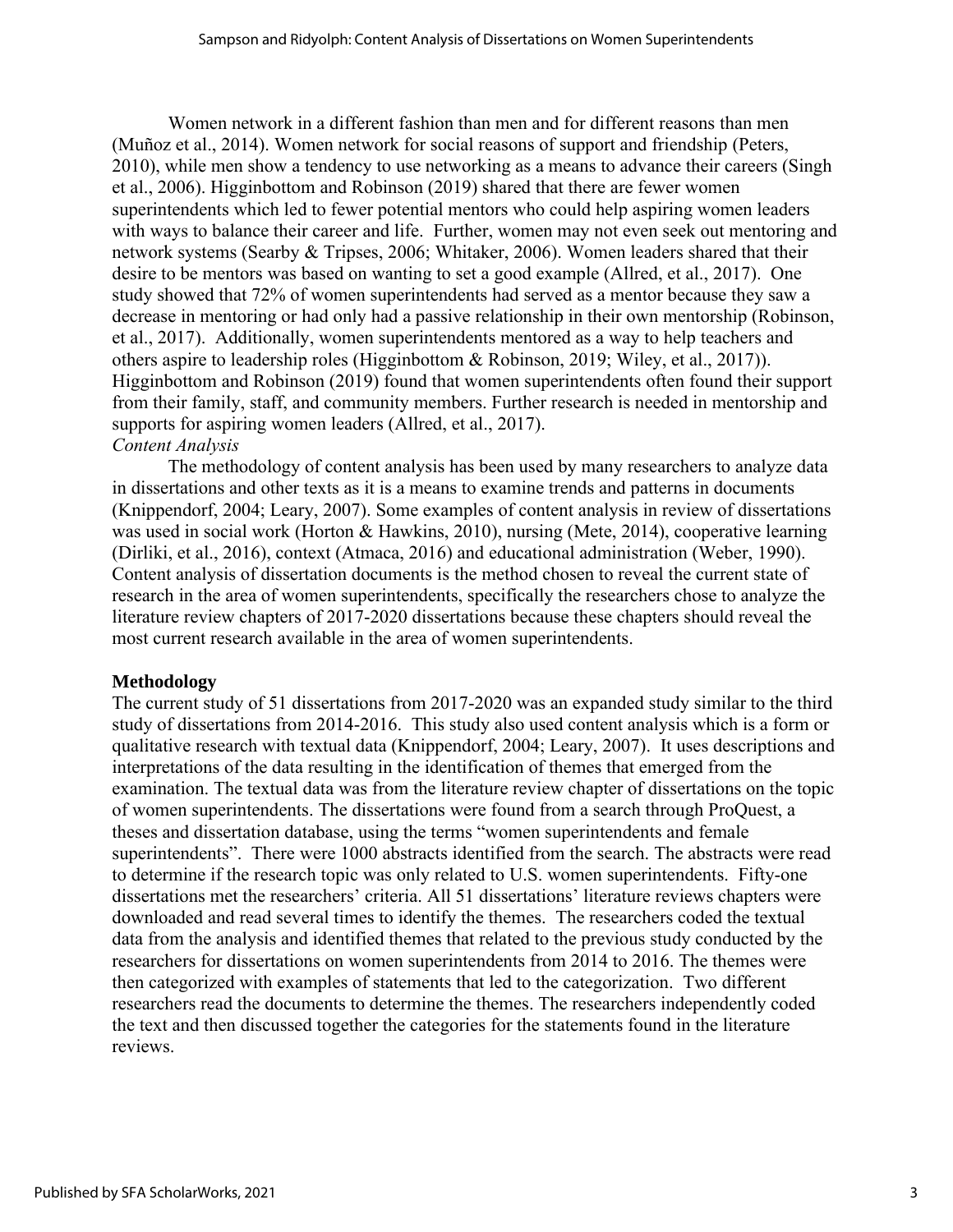#### **Findings/Results**

The research question for this content analysis on 51 dissertations was: What were the major themes on women superintendents from the literature review chapters of 2017 – 2020 U.S. dissertations? The 51 women superintendent dissertations obtained from the ProQuest database were downloaded, read, and analyzed for themes. The identified themes were marked on a table counting each theme only one time for each dissertation, even if there were multiple sentences related to that theme. Table 1 indicates the frequency and percentage of themes displayed. The themes were then tabulated and major themes, common themes and minor themes were identified. Major themes were themes identified in 60-80% of dissertations, common themes were identified in 40-59% of dissertations, and minor themes were next determined by 20-39% of dissertations

### **Table 1**

| Theme                                          | Number of times the theme was<br>displayed | Percentage the theme was<br>displayed |  |
|------------------------------------------------|--------------------------------------------|---------------------------------------|--|
| Gender inequity                                | 40                                         | 78                                    |  |
| Characteristics of women<br>superintendents    | 36                                         | 71                                    |  |
| Career pathways to the<br>superintendency      | 34                                         | 67                                    |  |
| History pertaining to women<br>superintendents | 33                                         | 65                                    |  |
| Role of the superintendent                     | 31                                         | 61                                    |  |
| Leadership styles of women                     | 29                                         | 57                                    |  |
| Low numbers of women<br>superintendents        | 27                                         | 53                                    |  |
| School board discrimination                    | 25                                         | 49                                    |  |
| Culture and society<br>expectations            | 22                                         | 43                                    |  |
| Power                                          | 22                                         | 43                                    |  |
| Barrier-family                                 | 21                                         | 41                                    |  |
| Overcoming barriers                            | 21                                         | 41                                    |  |
| Racial discrimination                          | 21                                         | 41                                    |  |
| Instructional leadership                       | 21                                         | 41                                    |  |
| Stereotyping                                   | 21                                         | 41                                    |  |

*Number and percentages of themes of literature reviews*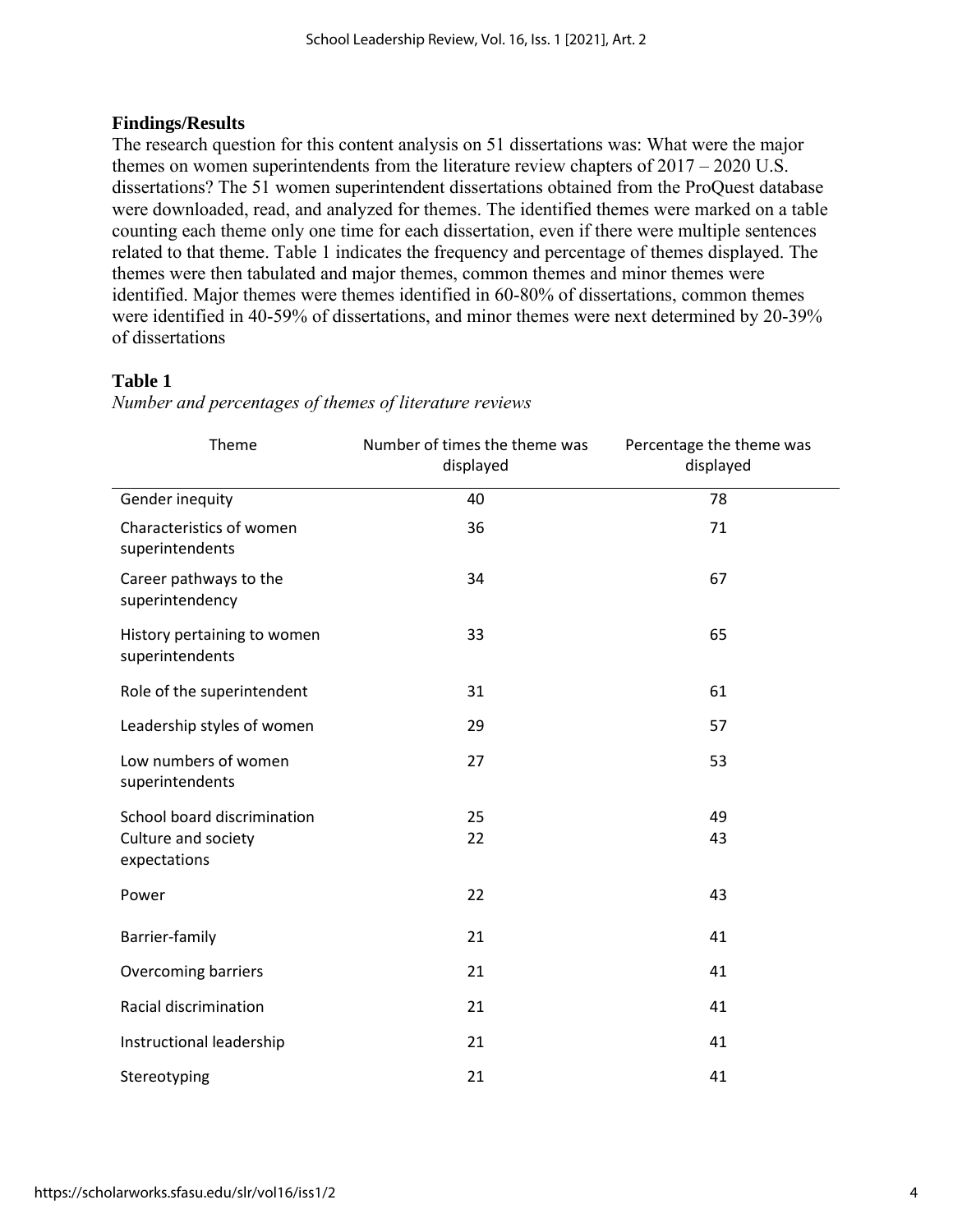| Barrier - self-imposed<br>Diversity                    | 20<br>20 | 39<br>39 |
|--------------------------------------------------------|----------|----------|
| Balancing family and work                              | 19       | 37       |
| Politics                                               | 19       | 37       |
| Relationship building                                  | 17       | 33       |
| Good ol' boy practice                                  | 17       | 33       |
| Search procedures to fill the job<br>of superintendent | 16       | 31       |
| <b>Glass ceiling</b>                                   | 15       | 29       |
| Gatekeepers blocking women                             | 15       | 29       |
| Barrier - mobility                                     | 14       | 27       |
| Preparing for the role of<br>superintendent            | 13       | 25       |
| Research need in the area of<br>women superintendents  | 13       | 25       |
| Role conflict for women<br>superintendents             | 13       | 25       |
| Preparation programs for the<br>superintendency        | 12       | 24       |
| Stress of the job                                      | 12       | 24       |
| Urban districts                                        | 12       | 24       |
| Women superintendents<br>helping other women           | 11       | 22       |
| Self-awareness                                         | 11       | 22       |
| Age entering the<br>superintendency                    | 10       | 20       |
| Resiliency of women<br>superintendents                 | 10       | 20       |
| Working conditions of the<br>superintendent            | 10       | 20       |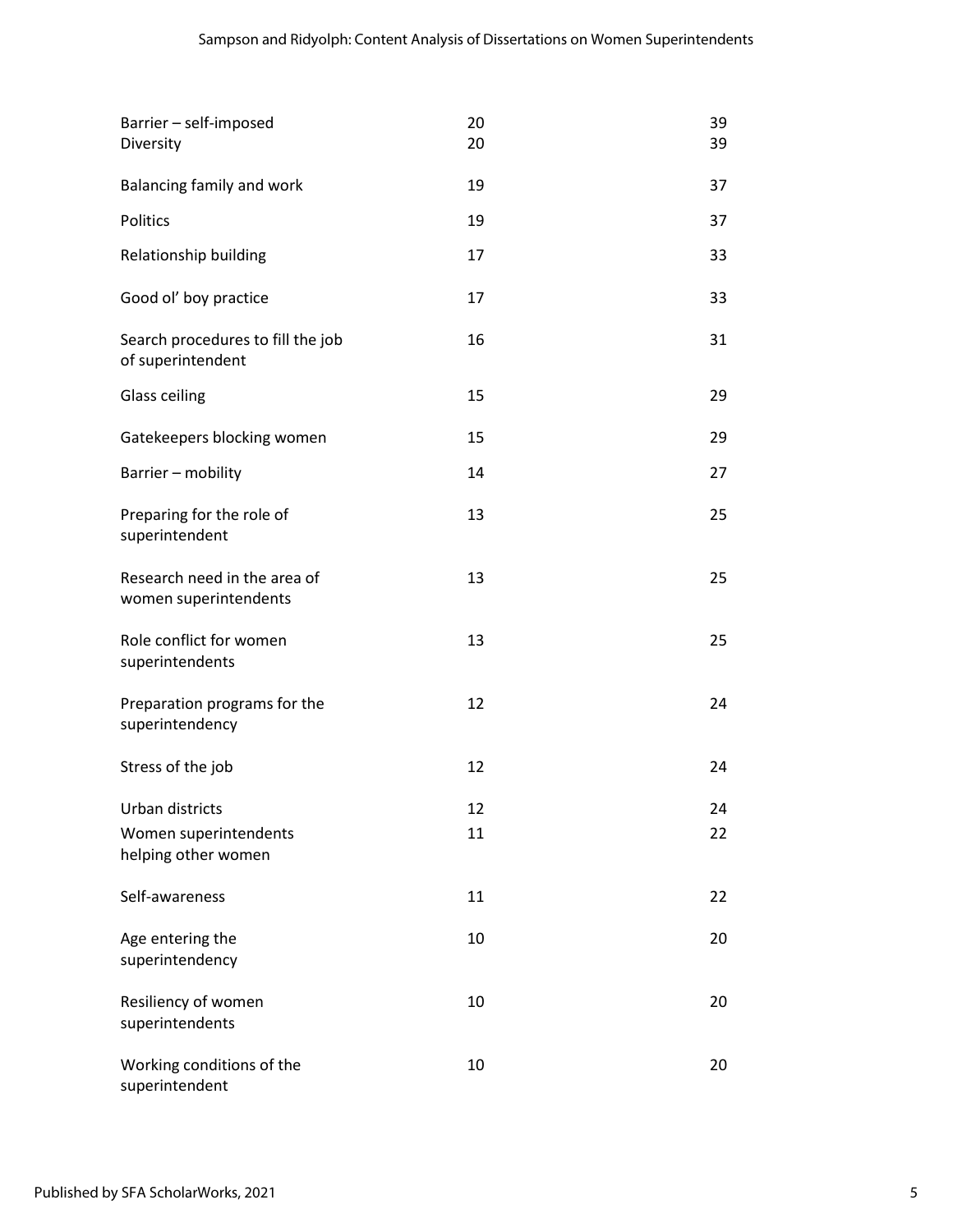Decision making willingness 10 20

\_\_\_\_\_\_\_\_\_\_\_\_\_\_\_\_\_\_\_\_\_\_\_\_\_\_\_\_\_\_\_\_\_\_\_\_\_\_\_\_\_\_\_\_\_\_\_\_\_\_\_\_\_\_\_\_\_\_\_\_\_\_\_\_\_\_\_\_\_\_\_\_\_\_\_\_\_\_

#### Major Themes

Analysis of the major themes, were identified as those themes that appeared in 30 to 40 dissertations. The first major theme identified in 78% of dissertations was gender inequity (n=40), showing discrimination and different treatment due to gender. Some examples of these themes in the dissertations were the unequal treatment of women in comparison to their male counterparts, hinderances to the accessibility of leadership positions for women, male school boards seeking to hire male leaders, the education profession largely represented by women yet still showing large disparity in women leaders. Several references shared the larger representation of women in the teaching field; however, there was a large representation of males in the education administrative fields (Bowles, 2013; Superville, 2017; USDOE, 2016; Young, 2005). Other researchers shared in the literature review showed that men were four times more likely than women to hold the superintendent position (Robinson, et al., 2017). Other literature reviews highlighted that gender inequity was not just in the United States, but was seen in many societies and nations (Sharma, 2015).

The second major theme was the characteristics of women superintendents which was identified in 71% of dissertations (n=36). Characteristics of women superintendents included leadership style and the emotional nature of women such as caring and nurturing. A representative statement of this caring was noted, "female principals and superintendents are characterized as employing a leadership style that incorporates an ethic of care; that values relationships, inclusion, and connectedness; and that empowers others to work toward common goals in a collaborative and participatory approach" (Kamler, Shakeshaft, & Brunner, 1999; Davis, 2010; Edgehouse, 2008; Wickham, 2007, as cited in Morilo, 2017 p, 21). A similar statement was "The researchers found that "encouraging the heart" was the exemplary leadership practice with the most significant difference between women and men." Additionally, this was quoted in dissertations, "Shakeshaft (as cited in Armistead, 2017, p. 20) wrote of the feminine culture that women create in schools, finding that morale is higher among students and staff, as are their participation levels, and that women's unique focus on performing the job to build collaboration within the school organizational structures tended to elevate student achievement."

Another characteristic of women superintendent was their age and ethnicity. A sample of this was, "In the only large-scale, national study on female educational leaders, Brunner and Grogan's (2007) *Women Leading Systems: Uncommon Roads to Fulfillment*, the most common personal demographics of female superintendents were identified. Brunner and Grogan's (2007) study found that 93% of female superintendents in the United States were Caucasian, (70%) less than 55 years old, married (76%) and had children. Other dissertations had statements such as, the modal age for the 2015 survey respondents was 50-59 years 74 leading Finnan et al. (2015) to suggest superintendents are an aging population. Glass and Franceschini (2007)suggested the increase in the mean age of superintendents could be related to time spent in central office positions and the increasing number of females entering administration later in their careers (p. 5). Typically, female survey respondents have been, on average, older than male survey respondents (as cited in Foster, 2018, pp. 73-74).

The third major theme was career pathways to the superintendent position identified in  $67\%$  of the dissertations ( $n=34$ ). The dissertations discussed career pathways with statements such as "The most prevalent position included in the career pathway to the superintendency is the high school principal and few women hold this position" and "non-traditional career pathway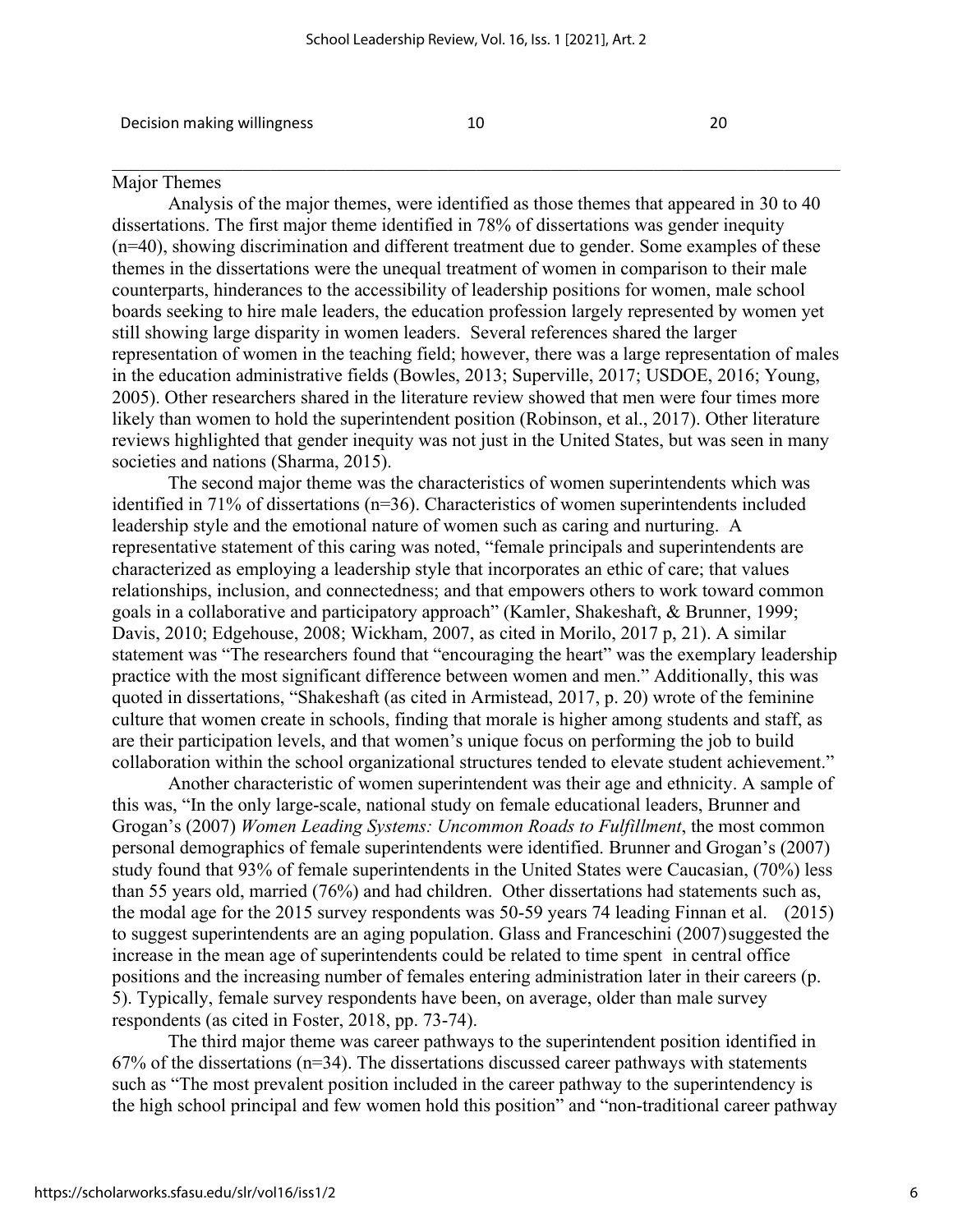may be chosen due to reasons such as mobility, support, and consideration of a spouse" (as cited in Steeber, 2019, p. 34). The career pathways for women superintendents was revealed from studies that showed around 75 percent of elementary classroom teachers are women today. Before serving as a central office supervisor or superintendent, nearly 75 percent of superintendents did not teach at the elementary level. According to AASA research, of the 297 female superintendents, 130 were former elementary teachers. Therefore, more than half came from a secondary background where a considerable number are male teachers (Glass, 2000). Another representative statement in the literature review was that women superintendents had more experience in curriculum and instruction than male superintendents (Davis & Bower, 2019; Pruitt, 2015). One study cited in the literature review indicated that about half of the women were in a central office position prior to obtaining a superintendent position (Montz, 2004). Further, illustration for this theme was reported from an AASA study finding that women superintendents had served in central office positions at a larger rate than the male superintendents. Additionally, Murphy (2009) found that the career path may have been a barrier for women to obtain a superintendent position because it did not follow the traditional path of the men. Many male superintendents obtained their position after being a high school principal. Lastly, a common statement was, "Several studies found that female superintendents had spent significantly more time as a classroom teacher compared to male superintendents (Brunner & Grogan, 2007; Glass, Björk, & Brunner 2000; Shakeshaft, 1989 as cited in Morillo, 2017, p. 28).

The fourth major theme was the history pertaining to women superintendents. This theme was identified in 65% of the dissertations (n=33). The history of women superintendents is described in the dissertations by statements related to the beginning of the superintendent positions, such as "In the early 1600s, schools in America began with itinerant school masters who brought their books to private homes to teach a few students for a certain period of time (Sharp & Walter, 2004, as cited in Armistead, 2017, p. 11). Others discussed, "the position of a school district superintendent was established in the mid-1800s, with 13 larger urban districts hiring an individual for this role. The role of school-district superintendents in the United States has evolved since the introduction of the position during the middle of the 19<sup>th</sup> century" (Bjork, Kowalski, & Browne-Ferrigno, 2014 as cited in Steeber, 2019, p. 9). Many dissertations discussed the first superintendents such as "On June 9, 1837, Buffalo, New York, appointed a superintendent, with Louisville, Kentucky, the next month, doing the same" (Sharp & Walter, 2004, as cited in Armistead, p. 12) and "the late 1830s showcased the first usage of the term superintendent with primary school superintendent and appointments showed up in Buffalo, New York, and Louisville, Kentucky" (Kowalski et al., 2011, as cited in Brunner, 2018, p.43). As well as dissertations citing the first woman superintendent, "Ella Flagg Young became the first female superintendent when she assumed the superintendency of Chicago Public Schools in 1909. At that time, she declared, "Women are destined to rule the schools of every city" (Blount, 1998, p. 1). Her statement, however, has not translated into the reality of public school administration." (as cited in Morillo, 2017, p. 17)

The fifth major theme was the role of the superintendents. This theme appeared in 61% of the dissertations (n=31). The literature reviews touched on this topic with statements like, "Over the years, the role of the superintendent has increasingly become more complicated" (Kowalski & Brunner, 2011, as cited in Steeber, 2019, p. 9) and "the success of a school district is dependent upon stable and consistent leadership provided by the superintendent as reported by the American Association of School Administrators" (AASA, 2018). Another example was, "The role of the superintendent is complex, challenging, rarely understood" (Glass  $\&$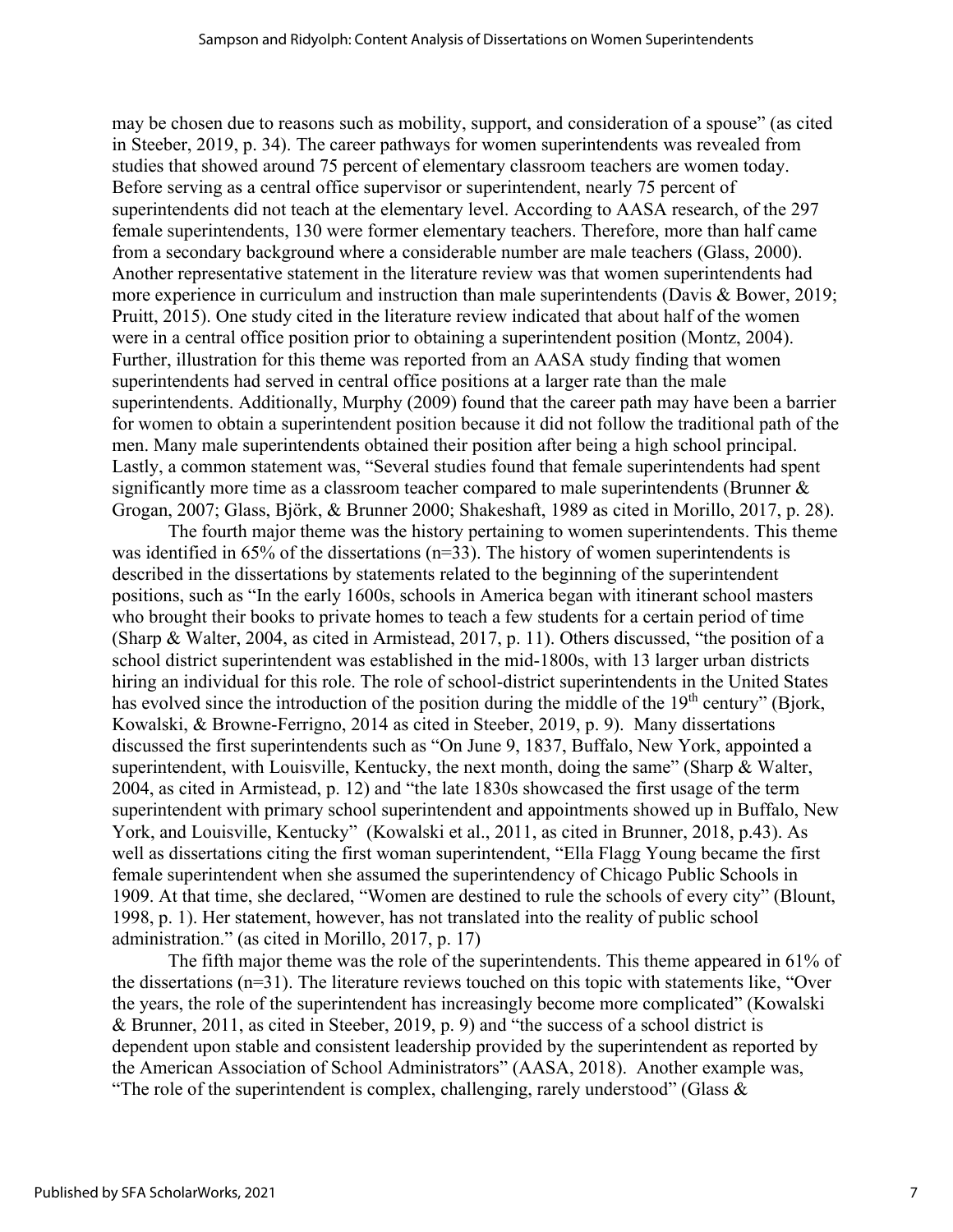Franceschini, 2007, as cited in Torres, 2018, p. 24). Additionally, a representative statement was, "School superintendents work in an educational environment and are charged with delivering leadership that drives instructional programs in dynamic system" (Bjork, 2009; Waters & Marzano, 2006) "while communicating effectively and responding appropriately to the social and political pressures of a diverse group of stakeholders" (Rohland, 2002). Another description of this theme was that the role of the superintendent was often challenging because of financial issues, legal issues and competing community interests. Some dissertations, showcased the variety in the superintendent roles with descriptions, "as executive educators, the superintendents' role encompasses a myriad of responsibilities, including that of leader and manager within their district. Superintendents support instructional leadership, fiscal management, community relations, board relations, personnel management, and operations management (Glass & Franceschini, 2007, as cited in Torres, 2018, p. 24). Further, the dissertations described the changes in the role of the superintendent with statements like, "In recent years, the role of the superintendent has shifted from the leader's ability to manage fiscal, physical, and resources to that of visionary" (AASA, 2017, as cited in Torres, 2018, p. 26). Common Themes

Common themes were identified as themes that appeared 40%-59% of the dissertations. The ten common themes were leadership styles of women, low numbers of women superintendents, school board discrimination, culture and society expectations, power, family barriers, overcoming barriers, racial discrimination, instructional leadership and stereotypes. Minor Themes

There were 22 minor themes noted in 20%-39% of the dissertations. Minor themes included: diversity, balancing self-imposed barrier, balancing family and work, politics, relationship building, good ol' boy practice, search procedures, glass ceiling, stress, gatekeepers blocking women, mobility, preparing for the role of superintendent, research needed on women superintendents, role conflict, preparation programs, urban districts , self-awareness, women helping other women, age entering superintendency, working conditions of the superintendent, and willingness for decision making.

#### **Conclusion**

This study was a follow up from a previous study of 2014-2016 dissertations on women superintendents. The current study examined 51 dissertations on women superintendents from 2017-2020. The dissertations were found on the ProQuest database. Five major themes were identified as gender inequity, characteristics of women superintendents, history of women superintendents, career pathways of women to the superintendent position, and the role of the superintendent. Compared to Gresham and Sampson's (2017) study where the similar major themes were gender inequity, career pathways, history of women superintendents and characteristics of women superintendents. The current study had one different major theme identified as the role of superintendents.

The major themes related to topics often researched in the field. Gender inequity was displayed the most in 78% of the dissertations and is supported by authors such as Glass, Björk, and Brunner (2000), Acker, (2006), Bañuelos (2008), and McClearn, La Guardia, Nelson, and Richards (2016). Bruckmuller and Braun (2020) discussed that gender inequality is often referred to women's disadvantages and not men's advantages. They further shared that there are different frameworks for inequality such as the "underrepresentation of women vs overrepresentation of men" or "glass ceiling/labyrinth vs. old boys' club (Bruckmuller & Braun,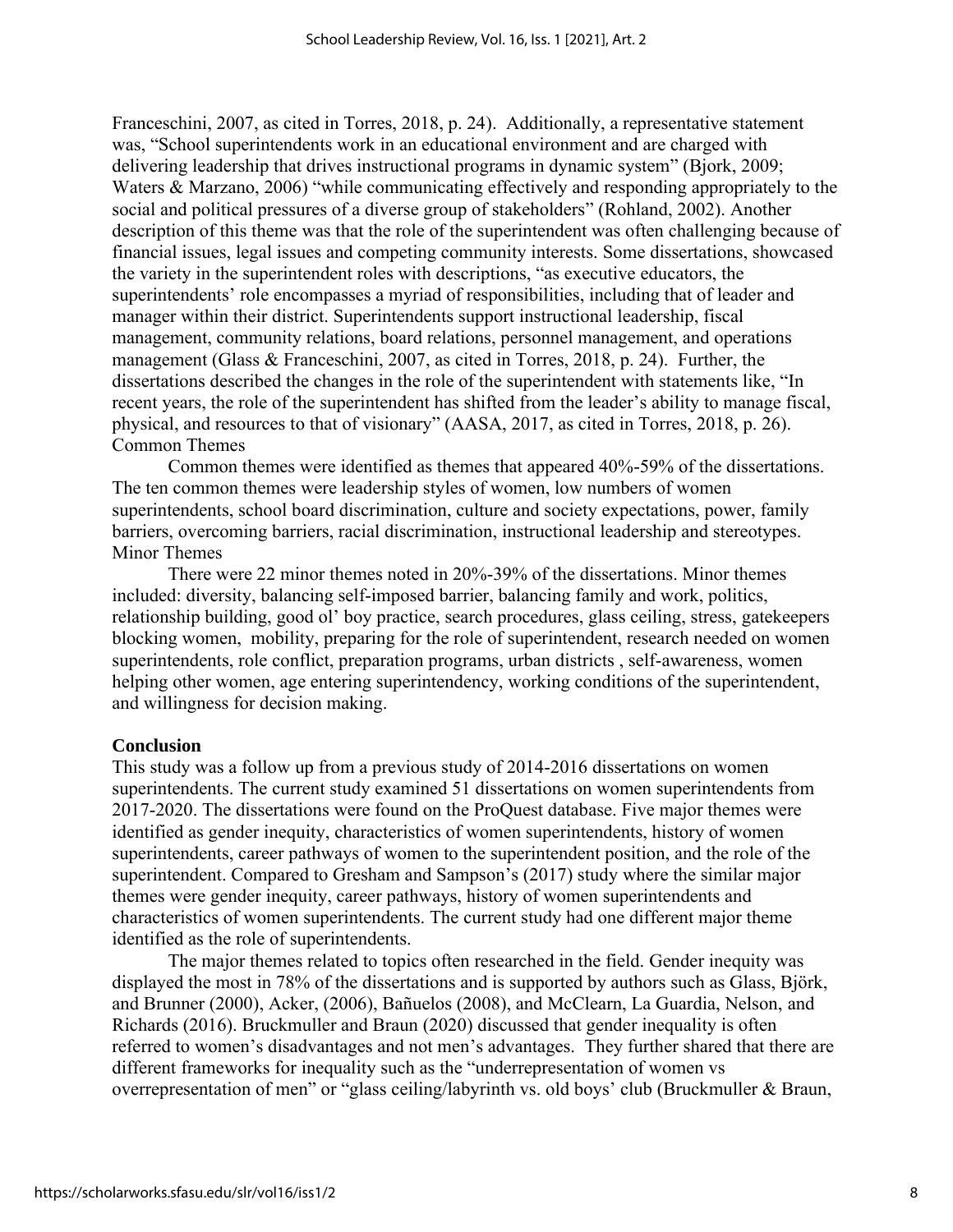2020). Other researchers presented work on the organizational level and reasoned that continued sustaining of inequality was due to "long work hours and the inescapability of women's stalled advancement" along with the family and work concerns that impact the inequality (Padavic, et al., 2020). Similarly, Radey and Schelbe (2020) examined women's reactions and responses that could lead to the structural inequality at work. They posited that men made the initiative more frequently for leadership as an entitlement, while women avoided some of that initiative because of experiences and avoidance because of their reservations (Radey & Schelbe, 2020). The experiences in the workplace dictated some of the inequality from past experiences. Clark (2020 identified the inequality as due to stereotypes, which was another theme in our findings, but also could have been added to inequity. Clark (2020) shared that there continues to be organizations that are gender-type of works that then leads to norms that dominate for that organization. The concept of gendered work is not a good example for the education field and schools as the majority of the work is held by women except for the top leadership position. Other researchers examined the inequality from leadership behaviors (Wolfram, et al., 2020). The examination of leadership behaviors might fit with characteristics, but in the context of inequity it is examined from the congruence of roles and social expectations between women and men in leadership roles.

The second major theme in this current study was characteristics of women superintendents. There is very little research beyond dissertations on this topic. A Google scholar search for this topic for 2020 only showed dissertations and no new journal articles. The characteristics of women superintendents and how they differ from men was noted in 53% to 71% of the dissertations and researched by Derrington and Sharratt (2009) and Superville (2017). Several researchers discussed the emotional strength of women shown in their leadership as caring, nurturing, and empowering others in a collaborative manner. This characteristic can also be seen with male leaders, but has been identified more frequently for women leaders. The research on demographics of superintendents show increases in the age of superintendents for both women and men. In the past, superintendent characteristics were studied by several authors (Brunner, 1999; Brunner & Grogan, 2007; Davis, 2012; Edgehouse, 2008; Finnan, et al., 2015; Glass & Franceshini, 2007; Shakeshaft, 1988; Wickham, 2007).

Career pathways differ for men and women (noted in 67% of the dissertations) was supported by many authors. Researchers have showed differences in the career pathways between women and men that led to gaining a superintendent position (Brunner & Grogan, 2007; Davis & Bower, 2009; Glass, 2000; Montz, 2004; Murphy, 2009; Pruitt, 2015; Shakeshaft, 1989). The more recent emphasis on student achievement and accountability may be an advantage for women leaders who desire to ascend to the superintendent positions because of their previous experiences with curriculum and instruction both at the campus level and central office level. Offermann, Thomas, Lanzo and Smith (2020) posited that a life span approach to leadership would help understand the career paths of women by examining their "achievement orientations, career aspirations, personal and organizational factors, and family choices. Offerman, et al. (2020) shared that early leadership at the college level impacted later leadership achievements. Other researchers examined women entrepreneurs to understand the career paths and determined that women form different career identities from the different career paths (Merluzzi & Burt, 2020). The idea is that we should examine career paths, not from a single line of careers, but rather we should examine career paths from different paths to "allow for women's variances". Hartman and Barber (2020) further described self-efficacy and how it affected women's career aspirations. They found that men had higher career aspirations than women.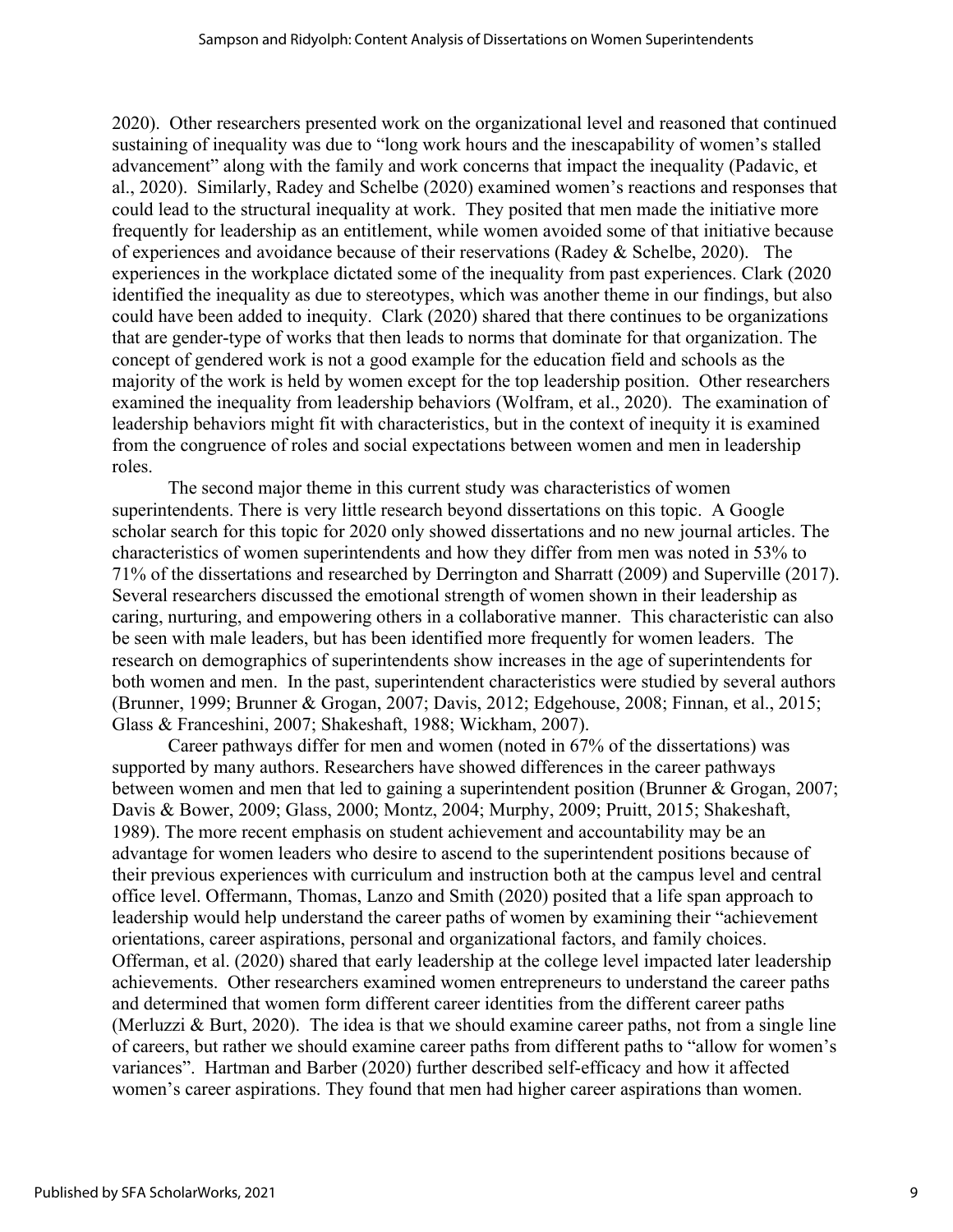Additionally, Hartman and Barber (2020) shared that men and women with high self-efficacy were able to set their own career path; however, that people with lower self-efficacy might need encouragement to advance in their careers, regardless of the career path. Gullo and Sperandio (2020) looked at the career path in one state, sharing that women in leadership roles need to think about whether to pursue advancement within their district or the need to advance outside of their district because of gender bias. Birdwell (2020) referenced the advancement of women in the manufacturing industry and found their career paths were dictated by their use of power. The concept of "power" was another theme for our findings separate from career paths. Birdwell (2020) suggested that women use "expert power, coercive poser and referent power when the power holder was male. However, men used networks in addition to the use of expert legitimate and referent power" (Birdwell, 2020, p. 5). The concept of power is included in this section because of the aspects related to career opportunities.

The history of women superintendents continued to be researched (Blount, 1998; Bjork, Kowalski, & Browne-Ferrigo, 2014; Kowalski, et al., 2011; Sharp & Water, 2004). At this point the majority of the content on the history of women superintendents has infrequently examined beyond the chronological aspects. The history is occasionally explored through culture and society differences, and less frequently about the women leaders' personal choices and aspirations of leadership along with their personal and career preferences over time and with competition throughout history.

The role of the superintendent was a new major theme finding in this current study. This larger frequency might indicate a growing connection to the role of women leadership. Although at this point the majority of the content was not divided between differences in the role for women and men superintendents. The superintendent role was discussed more as a role that had changed over time and with more complexity and larger responsibilities now than from the past for any superintendent. Henrickson (2019) shared that the superintendent role is more multifaceted and political. Further, Henrickson (2019) found that only about 5% of superintendents were told explicitly their roles when they were hired. Björk, Browne-Ferrigno, and Kowalski (2018) agreed that the role is more multi-faceted but it is also has more pressures as there is an increased demand for higher student achievement. This expectation of higher student achievement comes with a higher level and more rigorous academic standards (Bell, 2019). Special interest groups have increased in school communities and superintendents are tasked with the role of school spokesperson on many controversial issues (Björk, et al., 2018). Other demands on the superintendent's role is based on the increase of social media, lower involvement of parents, and in many places the decrease in student enrollment (Wright & Papa, 2020). The decreased enrollment has led to less resources along with lower funding for education (Bell, 2019). Superintendents now need to lobby more with the legislators to gain more funding of unfunded mandates (Björk, et al., 2018). The role continues to require good management skills of budgets, personnel, facilities, and public relations. However, there is an increased demand for instructional leadership (Björk, et al., 2018). The role of the superintendent does vary depending on the size of the school district. Superintendents in smaller school district handle a large variety or tasks, while superintendents in larger school districts often delegate more of their roles to assistant and deputy superintendents (Björk, et al., 2018, p. 183).

More research is warranted in the field of women superintendents going beyond the major and common themes displayed in the 51 dissertation literature reviews. Themes were very similar across many of the dissertations. Several of the common themes and minor themes could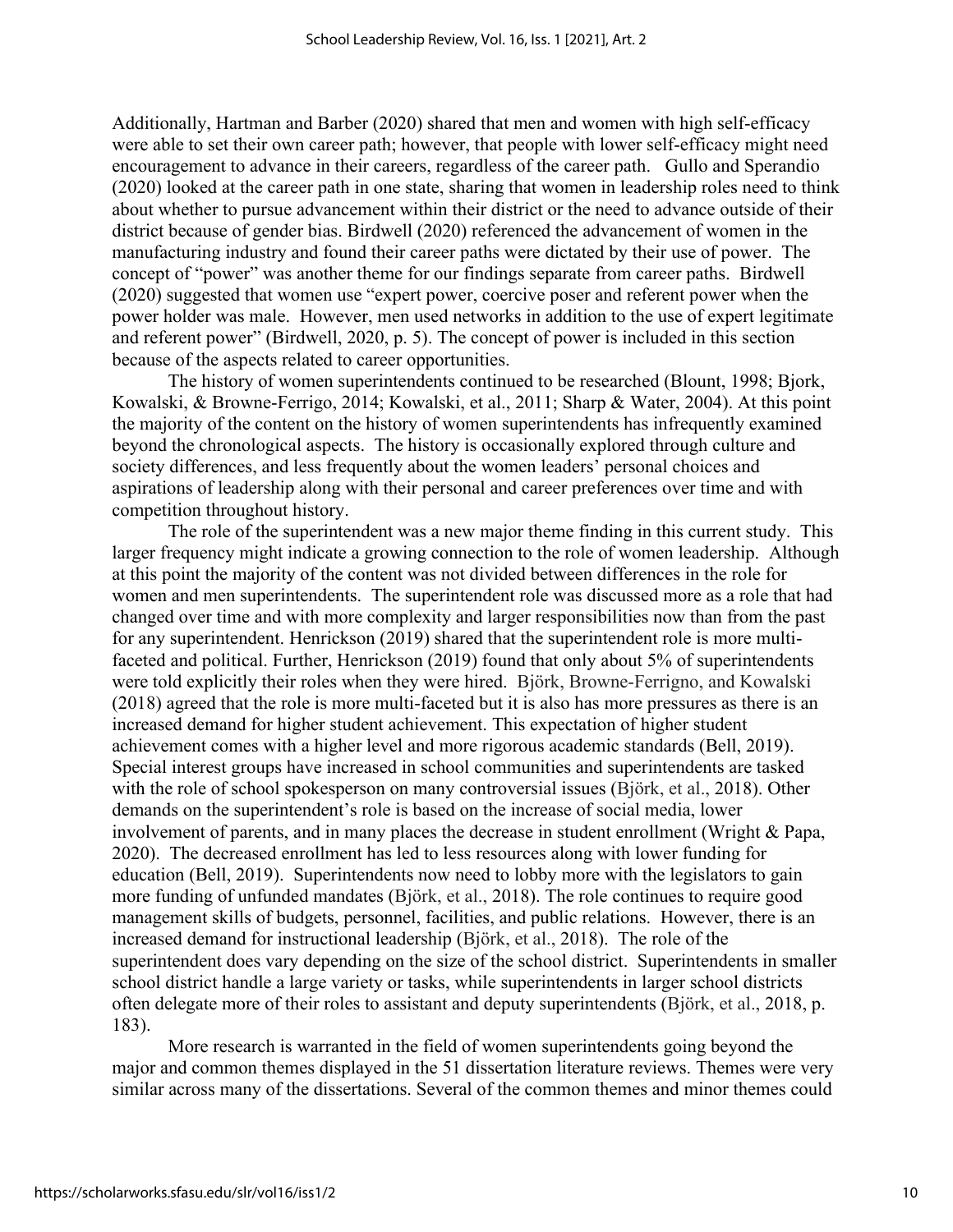have been combined and thus may have increased their frequency. For example, if all types of barriers were combined, the total might have been higher. It would have also diluted the variety seen in the types of barriers. Another example is the age of women entering the superintendent position. Age could have been combined with characteristics of women superintendents.

There continues to be areas related to women superintendents that need further study. The career pathways could be studied in more detail with an examination of women's early career experiences and the influences that impacted their career advancement in leadership. A more longitudinal aspect might show differences in women's advancement throughout their careers.

Recently, there are more dissertations written on race and the superintendent. This intersectionality of being a woman of color may also impact the ascension to the superintendent position. Current dissertations have been written on individual experiences of women superintendents, especially for African American women and Hispanic women. There were no dissertations found for Asian women superintendents. This is an area that needs further investigation.

Since there continues to be inequity in women superintendents in the United States, this topic deserves to be further examined and encouraged to be studied by doctoral candidates and others. There are areas of this field that continue to be unexplored. The doctoral studies of women superintendents and aspiring women leaders will hopefully lead to more equitable representation of women in the superintendent position.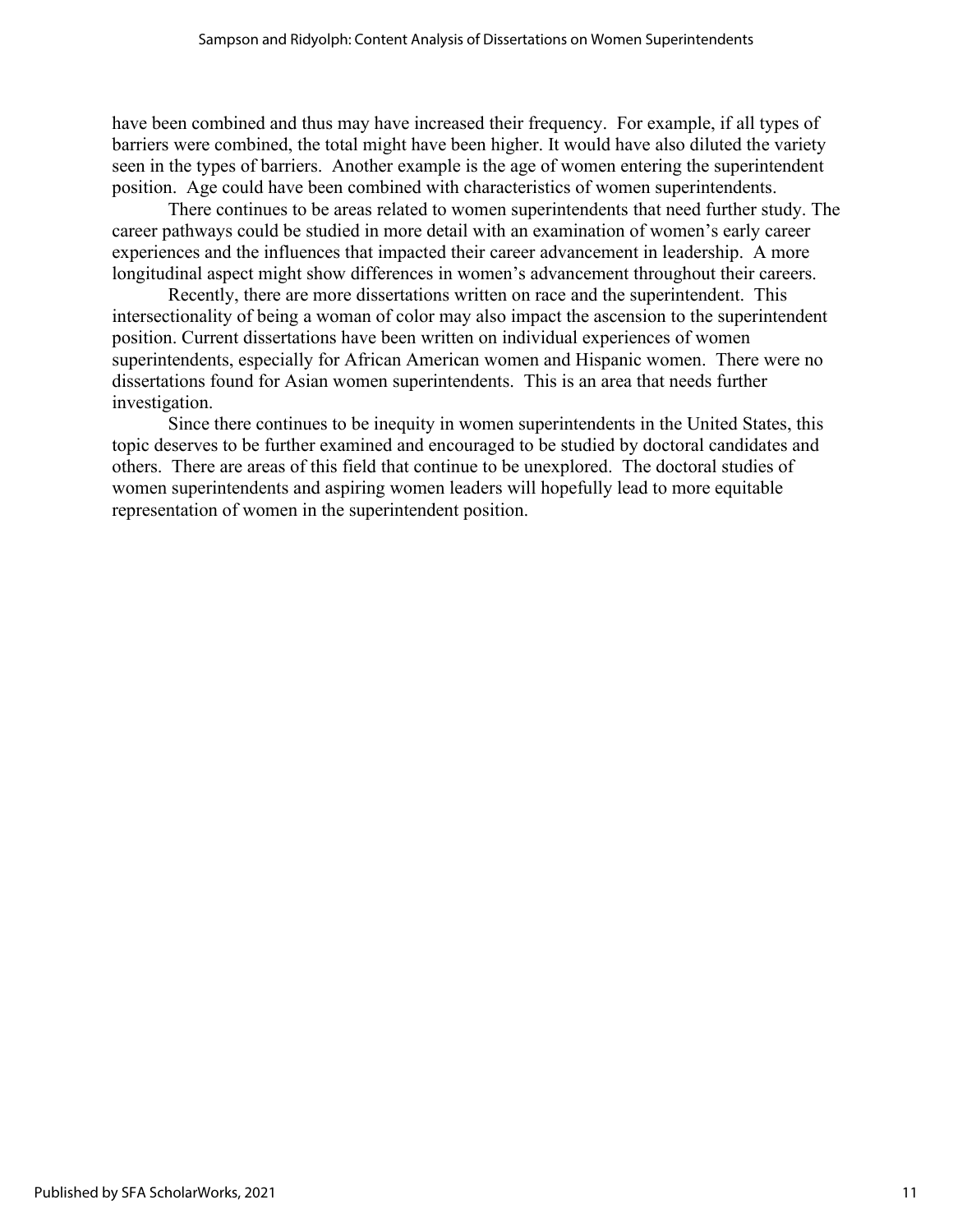#### **References**

- Acker, J. (2006). Inequality regimes: Gender, class, and race in organizations. *Gender and Society*, *20*(4), 441-464.
- Allred, P. D., Maxwell, G. M., & Skrla, L. E. (2017). What women know: Perceptions of seven female superintendents. *Advancing Women in Leadership*, 37, 1-11.
- Atmaca, C. (2016.) Comparison of Hedges in M. A. Theses and Ph.D. dissertations in ELT. *Turken/Journal of World of Turks*, *8(*2), 309-325.
- Armistead, C. (2017). *An exploration of the challenges that contribute to why fewer females serve as superintendents.* (Publication No. 10621777) (Doctoral dissertation, Southern Connecticut State University). ProQuest Dissertations & Theses Global.
- Bañuelos, M. V. (2008). Breaking the silence: Gender bias in the top ranks. *Leadership*, *38*(1), 28-30.
- Bell, J. J. (2019). Superintendents' job satisfaction in an era of reduced resources and increased accountability. *AASA Journal of Scholarship and Practice 16*(3), 38-52.
- Birdwell, J. (2020). *Navigating the glass ladder: A qualitative exploration of the challenges women leaders' experiences throughout the process of promotion in the manufacturing industry*, (Doctoral dissertation, Florida Institute of Technology) retrieved from repository.lib.fit.edu/bitstream/handle/11141/3118/BIRDWELL DISSERTATION-2020.pdf?sequence=1
- Blount, J. M. (1998). *Destined to rule the schools: Women and the superintendency, 1873-1995*. SUNY Press.
- Bowles, B. B. (2013). *The glass cliff: An examination of the female superintendency in South Carolina.* (Doctoral dissertation). <https://scholarcommons.sc.edu/etd/2566>
- Brunner, T. C. (2018). *A study of advancement: Female superintendents breaking the glass ceiling.* (Publication No. 13811718) (Doctoral dissertation, Lindenwood University). ProQuest Dissertations & Theses Global.
- Brunner, C. C. & Grogan, M. (2007). *Women Leading School Systems: Uncommon Roads to Fulfillment*. Rowman and Littlefield Education, Lanham, Maryland.
- Björk, L. G., Browne-Ferrigno, T. & Kowalski, T. J. (2018). Superintendent roles as CEO and team leader. *Research in Educational Administration & Leadership, 3*(2), 179-205.
- Björk, L. G., Kowalski, T. J., & Browne-Ferrigno, T. (2014). The school district superintendent in the United States of America. *Educational Leadership Faculty Publications.* Paper 13. http://ecommons.udayton.edu/eda\_fac\_pub/13
- Bruckmuller, S., & Braun, M. (2020). One group's advantage or another group's disadvantage? How comparative framing shapes explanations of, and reactions to, workplace gender inequality. *Journal of Language and Social Psychology, 39*(4), 457-475.
- Clarke, H. M. (2020). Gender stereotypes and gender-typed work. *Handbook of Labor, Human Resources and Population Economics.* Springer, Cham.<https://doi.org/10.1007/978-3> 319-57365-6\_21-1
- Davis, S. A. (2010). *Navigating the labyrinth: Women school superintendents in North Carolina*. Boone, NC: Appalachian State University. Retrieved from https://libres.uncg.edu/ir/asu/f/Davis,%20Scarlet\_2010\_Dissertation.pdf
- Davis, B. W., & Bowers, A. J. (2019). Examining the career pathways of educators with superintendent certification. *Educational Administration Quarterly*, *55*(1), 3-41.
- Derrington, A.B. & Sharratt.G. (2009). Female superintendents: Breaking barriers and Challenging life styles. *Delta Kappa Bulletin*, *75*(2), 8-12.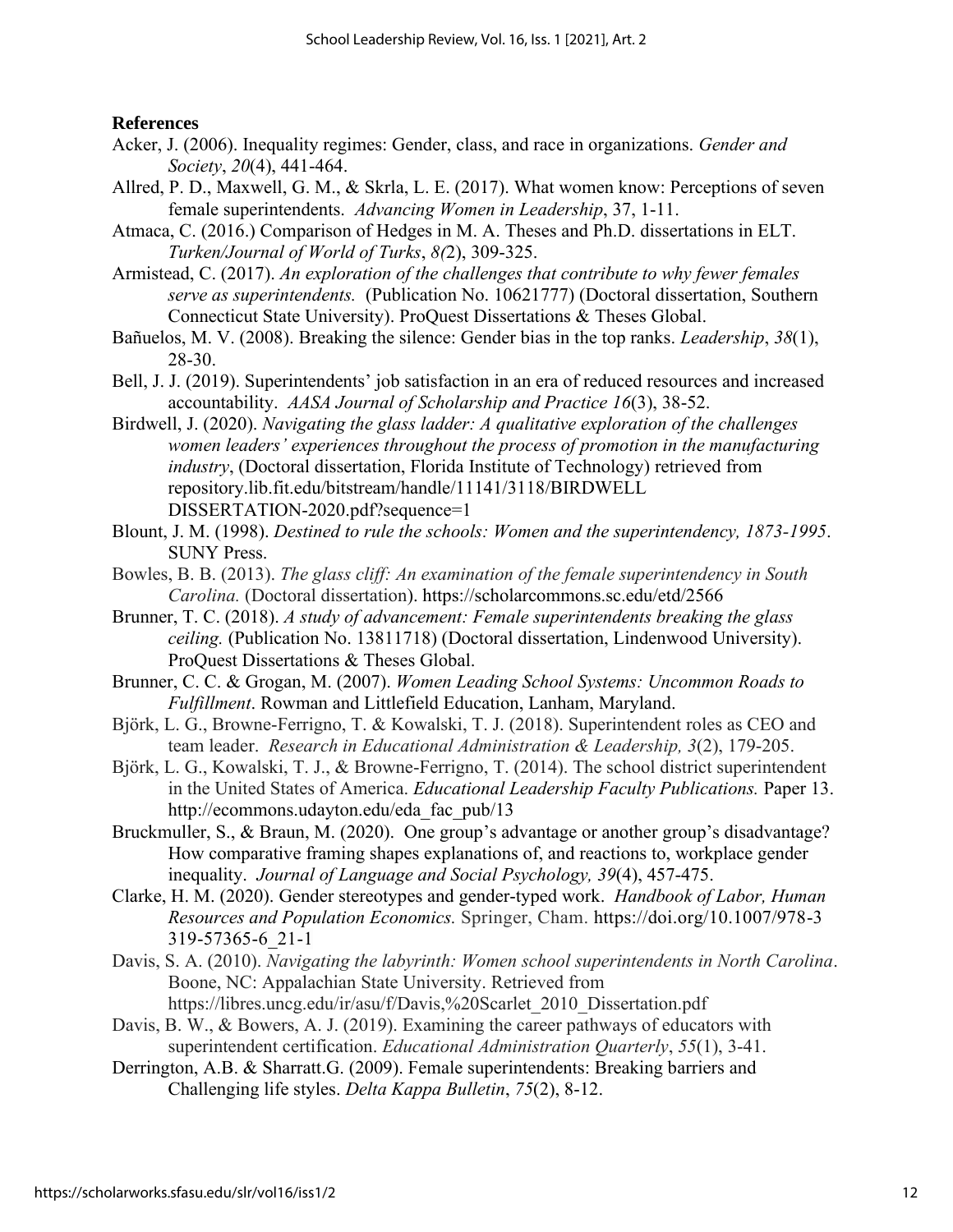- Dirliki, K. A. & Akgün, L. (2016.) Cooperative learning in Turkey: A content analysis of theses. *Educational Sciences Theory and Practice, 16*(4), 1252-1273, DOI: 10.1080/106656801030204
- Edgehouse, M. A. (2008). Characteristics and career path barriers of women superintendents in Ohio (Unpublished doctoral dissertation). *The Graduate College of Bowling Green State University, OH*. Retreived from
	- [http://rave.ohiolink.edu/etdc/view?acc\\_num=bgsu1218138547](http://rave.ohiolink.edu/etdc/view?acc_num=bgsu1218138547)
- Foster, A. (2018). *A study of Gulf Coast African American female superintendents' demographics and perceptions.* (Publication No. 10830146) (Doctoral dissertation, Tarleton State University) ProQuest Dissertations & Theses Global.
- Finnan, L. A., McCord, R. S., Stream, C. C., Petersen, G. J., & Ellerson, N. M. (2015). 2014 AASA Superintendents Salary & Benefits Study: Non-Member Version. *AASA, The School Superintendent's Association*.
- Glass, T. E. (2000). *Where are all the women superintendents*? Retrieved from <http://aasa.org/SchoolAdministratorArticle.aspx?id=14492>
- Glass, T. E., Björk, L., & Brunner, C. D. (2000). *The 2000 study of the American school Superintendency*. American of School Administrators, Arlington, Virginia.
- Glass, T. E., & Franceschini, L. A. (2007.) *The state of the American superintendency*. American Association of School Administrators, Alexandria.
- Gresham, G. & Sampson, P. (2017). Women superintendents research: Content analysis of 2014- 2016 Dissertations. *Ireland International Conference on Education Proceedings*, 1-9.
- Gresham, G., & Sampson, P. (2019). Women Superintendent Research: 2014-2016 Dissertation Literature Review Content Analysis. *Athens Journal of Education*, *6*(4), 257-270.
- Gullo, G. L., & Sperandio, J. (2020). Gender and the superintendency: The power of career paths. *Frontiers in Education 5*, 68. Retrieved from <https://doi.org/10.3389/feduc.2020.00068>
- Hartman, R. L., & Barber, E. G. (2020). Women in the workforce. *Gender in Management: An International Journal*, *35*(1), 92-118.
- Henrikson, R. (2019). A summary of the current landscape of superintendent evaluation practices and preferences. *Education Leadership Review, 20*(1), 1-22.
- Higginbottom, K. & Robinson, K. (2019). The critical importance of support systems for women educational CEOs. *European Journal of Educational Management, 2*(2), 59-72. https://doi.org/10.129731/eujem.2.259
- Horton, E. G. & Hawkins, M. (2010). A content analysis of intervention research in social work Doctoral dissertations. *Journal of Evidence-Based Social Work*, *75*(5), 377-386, DOI: 10.1080/15433710903344066.
- Kamler, E., Shakeshaft, C., & Brunner, C. C. (1999). The role of search consultants in the career paths of women superintendents. In *Sacred dreams: Women and the superintendency*, edited by Brunner, C. C., 51-62.
- Kim, Y. L., & Brunner, C. C. (2009). School administrators' career mobility to the superintendency. *Journal of Educational Administration*, *47*(1), 75-107.
- Kowalski, T. J., McCord, R. S., Petersen, G. I., Young, P. I., & Ellerson, N. M. (2011). *The American school superintendent 2010 decennial study*. Rowan and Littlefield Education, Lanham, Maryland.
- McLean, L. L., La Guardia, A. C., Nelson, J. A., & Watts, R. E. (2016). *Incorporating Adlerian and feminist theory to address self-objectification in couple's therapy*. Sage Publications, Newbury Park, California.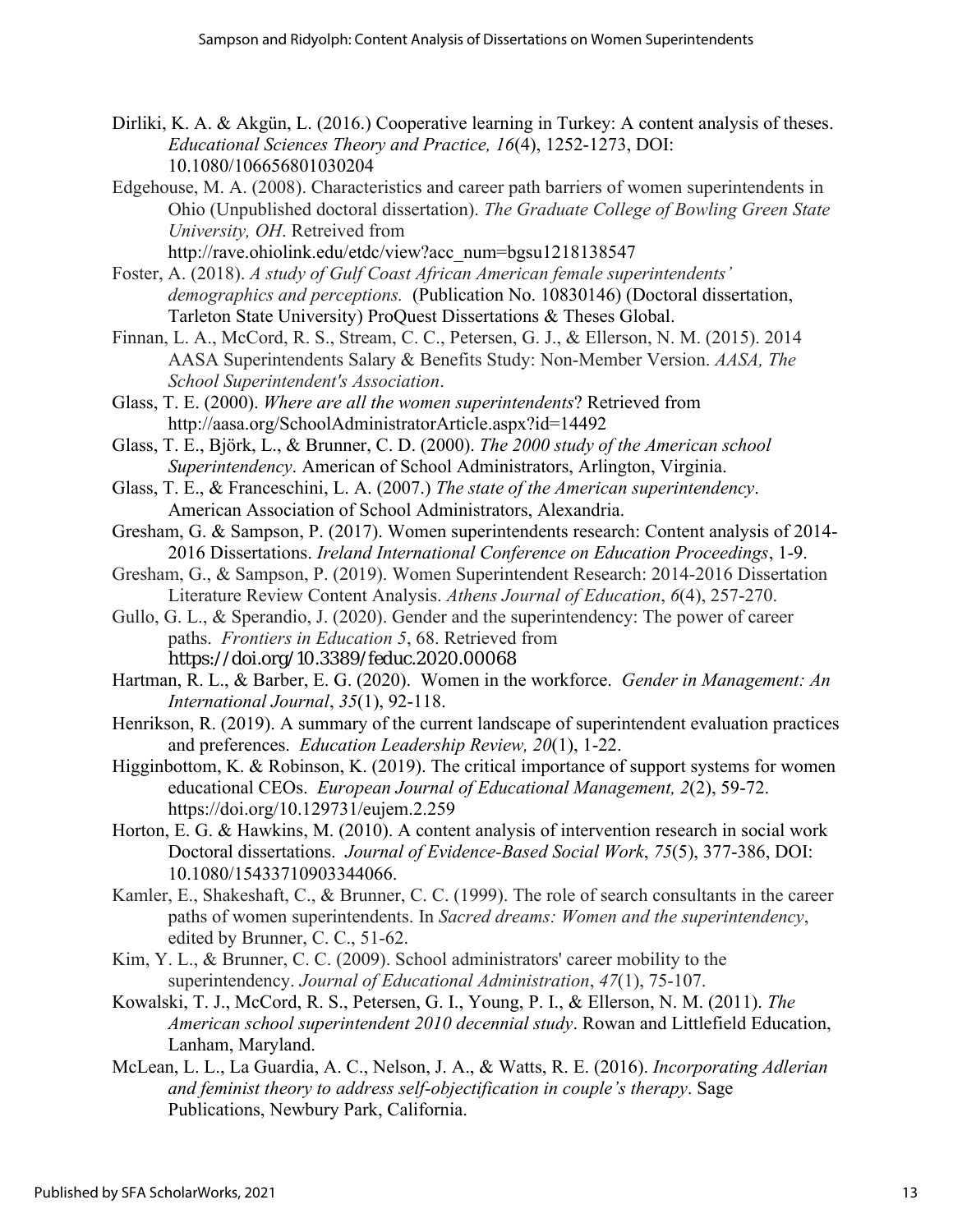- Merluzzi, J., & Burt, R. S. (2020). One path does not fit all: A career path approach to the study of professional women entrepreneurs. *Entrepreneurship Theory and Practice.* Doi: 1042258720936987.
- Mete, S., & Gokçe İsbir, G. (2015). Using a Nursing Theory or a Model in Nursing PhD Dissertations: A Qualitative Study from Turkey. *International Journal of Nursing Knowledge*, *26*(2), 62-72.
- Montz, M. A. (2004). *A case study of female superintendents from one mid-western state: Characteristics, skills, and barriers for female candidates aspiring to the superintendency*. (Publication No. 3139373) (Doctoral dissertation, The University of Iowa). ProQuest Dissertations & Theses Global.
- Morillo, D. M. (2019). *A qualitative phenomenological study of Texas female superintendents' perception of leadership characteristics and career path to the superintendency* (Publication No. 27544899) (Doctoral dissertation, Texas A&M University-Commerce). ProQuest Dissertations & Theses Global.
- Muñoz, A.J., Pankake, A., Ramalho, E. M., Mills, S., & Simmonsson, M. (2014). A study of Women central office administrators and their aspirations to the superintendency. *Educational Management Administration and Leadership*, 42(5), 764-784.
- Murphy, K. I. (2009). *A theoretical explanation for understanding what motivates women to aspire to the superintendency*. (Publication No. 3344714). (Doctoral dissertation, The George Washington University) ProQuest Dissertations & Theses Global.
- Offermann, L.R., Thomas, K. R., Lanzo, L. A., & Smioth, L. N. (2020). Achieving leadership and success: A 28 year follow-up of college women leaders. *The Leadership Quarterly, 31*(4), 1-17. Retrieved from <https://doi.org/10.1016/j.leaqua.2019.101345>
- Padavic, I., Ely, R. J., & Reid, E. M. (2020). Explaining the persistence of gender inequality: The work-family narrative as a social defense against the 24/7 work culture. *Administrative Science Quarterly, 65(*1), 61-111.
- Perry, A. (August 18, 2020). *Education needs more ambitious women. Retrieved from* <https://hechingerreport.org/column-education-needs-more-ambitious-women/>
- Peters, A. (2010). Elements of Successful Mentoring of a Women School Leader. *Leadership and Policy in Schools*, *9*(1), 108-129.
- Pruitt, J. L. (2015). *The underrepresentation of African American female public school superintendents: Breaking through the glass ceiling of race and gender*. Retrieved from: <https://irl.umsl.edu/dissertation/172>
- Radey, M., & Schelbe, L. (2020). Gender support disparities in a majority-female profession. *Social Work Research, 44*(2), 123-135.
- Ramaswamy, S. V. (February 20, 2020). School superintendents are overwhelmingly male. What's holding women back form the top job. *USA Today.* Retrieved from: https://www.usatoday.com/story/news/education/2020/02/20/female-school-districtsuperintendents-westchester-rockland/4798754002/
- Robinson, K., Shakeshaft, C., Grogan, M., & Newcomb, W. S. (2017). Necessary but not sufficient: The continuing inequality between men and women in educational leadership, findings from the American Association of School Administrators mid-decade survey. In *F*r*ontiers in Education 2,* 12. Retrieved from<https://doi.org/10.3389/feduc.2017.00012>
- Sampson, P. M., Gresham, G., Applewhite, S., & Roberts, K. (2015). Women superintendents: Promotion of other women to central office administration. *Advancing Women in Leadership*, 35, 187-192. Retrieved from <https://doi.org/10.18738/awl.v35i0.139>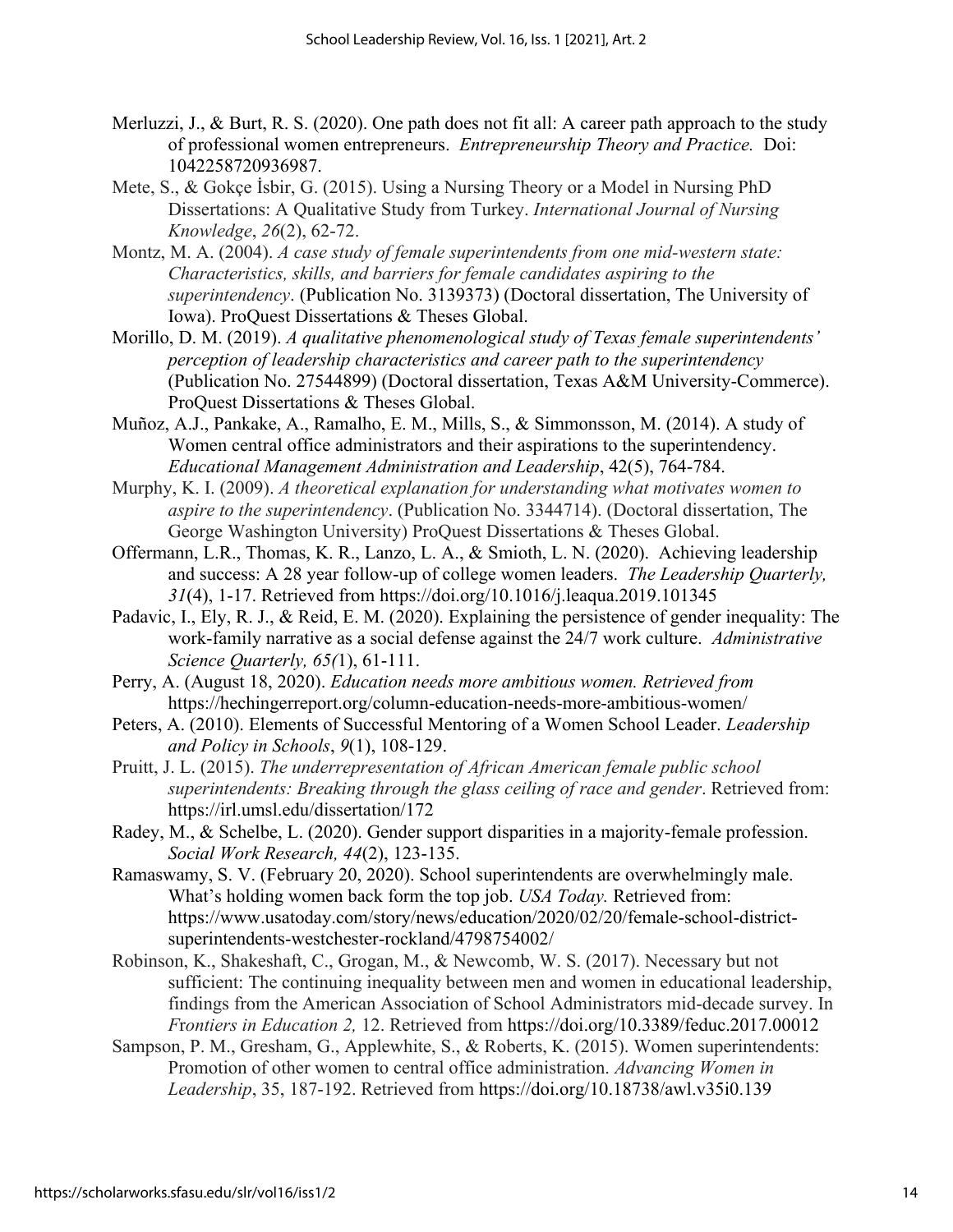- Searby, L. & Tripses, J. (2006). Breaking Perceptions of "Old Boys Networks": Women Leaders Learning to Make the Most of Mentoring Relationships. *Journal of Women in Educational Leadership*, *4*(3), 179-195.
- Shakeshaft, C. (1989). *Women in educational administration*. Sage Publications, Corwin Press, Newbury Park, CA .
- Sharma, S. (2015). The European union's commitment to gender equality and empowerment of women: An analysis. *IUP Journal of Soft Skills, 9*(3), 19-33. Retrieved from <http://proxy1.ncu.edu/login?url=http://search.ebscohost.com/login.aspx?direct=tru> e&db=bth&AN=111831301&site=eds-live
- Skrla, L. Reyes, P., & Scheurich, J. J. (2000). Sexism, silence, and solutions: Women Superintendents speak up and speak out. *Educational Administration Quarterly*, *36*(1), 44-75.
- Singh, V., Vinnicombe, S., & Kumra, S. (2006). Women in formal corporate networks: An organizational citizenship perspective. *Women in Management Review*, *21*(6), 458-482.
- Smith, J. K. (1979). *Ella Flagg Young, Portrait of a Leader*. Ames, Iowa: Educational Studies Press.
- Steeber, D. M. (2019). *A qualitative phenomenological study of Texas female superintendents' perception of leadership characteristics and career path to the superintendency.* (Publication No. 27544899) (Doctoral dissertation, Texas A&M University-Commerce). ProQuest Dissertations & Theses Global.
- Superville, D. R. (2017). Few women run the nation's school districts. Why?. *The Education Digest*, *82*(6), 14.
- Taylor, L. M. (2019). *A qualitative study of the lived experiences of female superintendents in the Midwest.* (Publication No. 276665550) (Doctoral dissertation, Aurora University). ProQuest Dissertations & Theses Global.
- Tallerico, C. (1992). *The mismeasure of woman.* New York: Simon & Schuster.
- Torres, E. F. (2018). *Educational leadership: A comprehensive analysis of the preparation, recruitment, and retention of school district superintendents*. (Publication No. 10819774) (Doctoral dissertation, University of Southern California). ProQuest Dissertations & Theses Global.
- Weber, R. P. (1990). *Basic content analysis. (2nd Ed.)* Sage Publications, Newbury Park, California.
- Weller, J. (1988). Women in educational Leadership. *Monograph, 3(*4), 1-8.

Whitaker, J. E. (2006). *Women in the middle: A qualitative study of the leadership experiences of women central office administrators* (Publication No. 3226986) (Doctoral dissertation, The University of Utah) ProQuest Dissertations & Theses Global.

- Wickham, D. M. (2007). *Female superintendents: Perceived barriers and successful strategies used to attain the superintendency in California.* (Doctoral dissertation, University of the Pacific) https://scholarlycommons.pacific.edu/uop\_etds/2502
- Wiggins, T. & Coggins, C. (2001). Gender bias in superintendent selection: A projective analysis. *Journal of Educational Research*, *80*(2), 115-120.
- Wiley, K., Bustamante, R., Ballenger, J., & Polnick, B. (2017). African American women superintendents in Texas: An exploration of challenges and supports. *Journal of School Administration Research and Development, 2*(1), 1-24.
- Wright, M., & Papa, R. (2020). Sustaining and sustainable superintendent leadership. *Oxford*